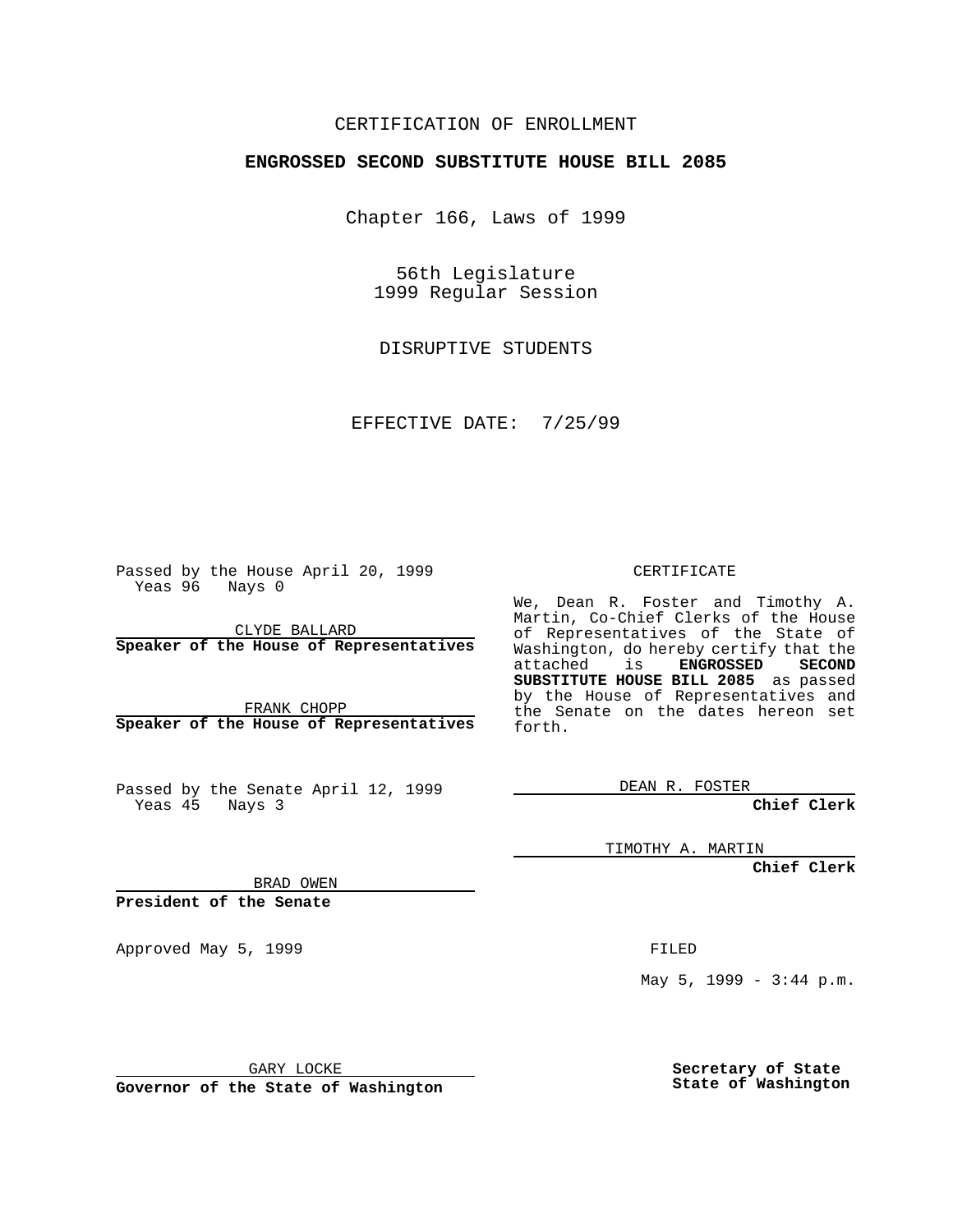## **ENGROSSED SECOND SUBSTITUTE HOUSE BILL 2085** \_\_\_\_\_\_\_\_\_\_\_\_\_\_\_\_\_\_\_\_\_\_\_\_\_\_\_\_\_\_\_\_\_\_\_\_\_\_\_\_\_\_\_\_\_\_\_

\_\_\_\_\_\_\_\_\_\_\_\_\_\_\_\_\_\_\_\_\_\_\_\_\_\_\_\_\_\_\_\_\_\_\_\_\_\_\_\_\_\_\_\_\_\_\_

### AS AMENDED BY THE SENATE

Passed Legislature - 1999 Regular Session

#### **State of Washington 56th Legislature 1999 Regular Session**

**By** House Committee on Appropriations (originally sponsored by Representatives Quall, Talcott, Haigh, Carlson, Santos, Linville, Cox, Kessler, Morris, Murray, McDonald, O'Brien, Anderson, Thomas, Ogden, Poulsen, Rockefeller, Lovick, Kenney, Wolfe, Stensen, Schual-Berke, Tokuda, Ruderman, Keiser, Wood, Constantine and Lantz)

Read first time 03/08/1999.

1 AN ACT Relating to programs addressing disruptive students in 2 regular classrooms; adding a new section to chapter 28A.415 RCW; and 3 creating a new section.

4 BE IT ENACTED BY THE LEGISLATURE OF THE STATE OF WASHINGTON:

 NEW SECTION. **Sec. 1.** The legislature finds that disruptive students can significantly impede effective teaching and learning in the classroom. Training in effective strategies for handling disruptive students will help principals, teachers, and other staff gain additional skills to provide a classroom environment that is conducive to teaching and learning. Schools and school districts should be encouraged to provide staff with the training necessary to respond to disruptions effectively.

13 NEW SECTION. **Sec. 2.** A new section is added to chapter 28A.415 14 RCW to read as follows:

 (1) To the extent funds are appropriated, the superintendent of public instruction shall conduct professional development institutes to provide opportunities for teachers, principals, and other school staff to learn effective research-based strategies for handling disruptive